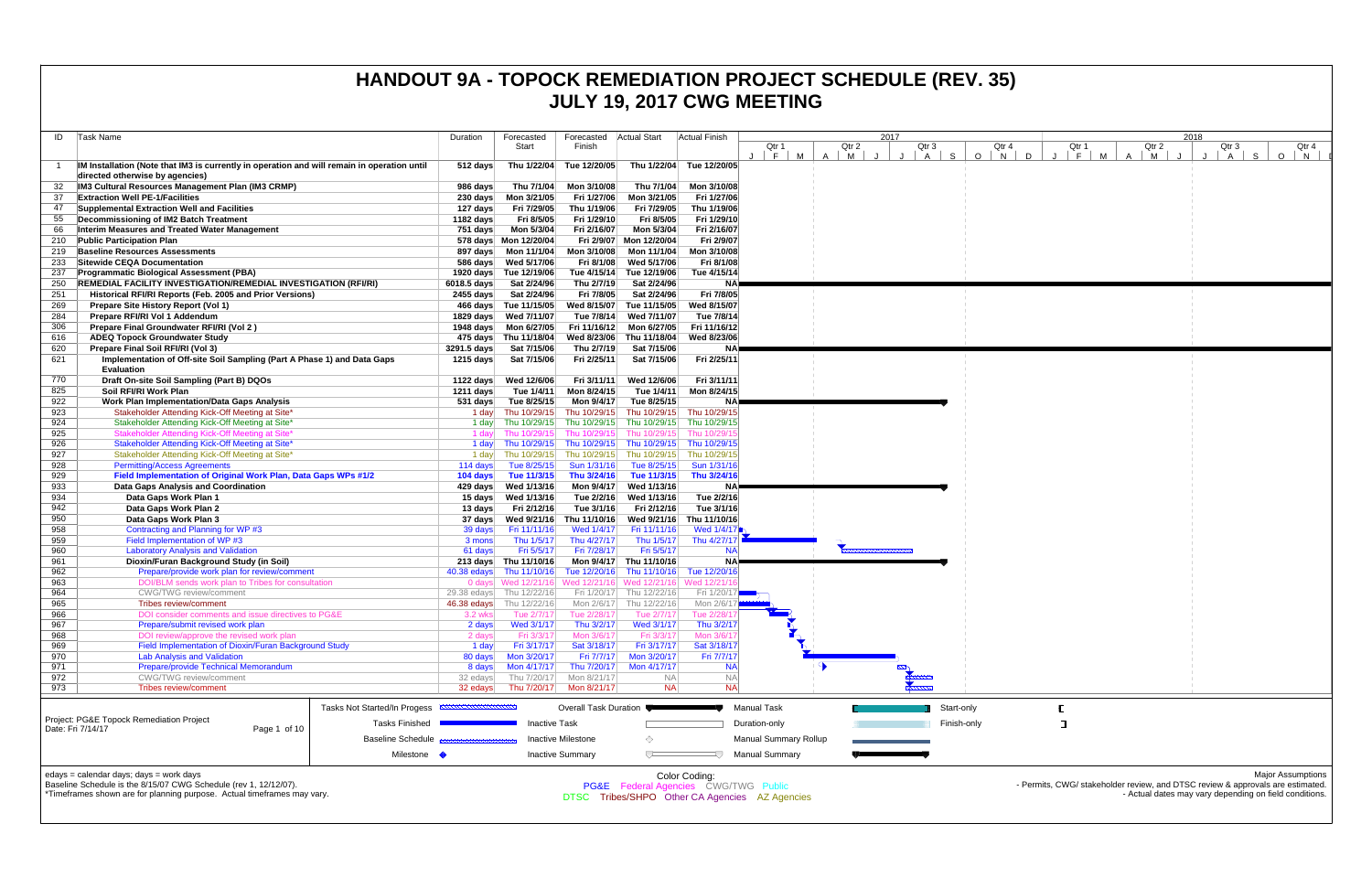| ID   | Task Name                                                                                            |                              | Duration                   | Forecasted                           | Forecasted                | Actual Start              | <b>Actual Finish</b>     |                              | 2017  |                             |              |
|------|------------------------------------------------------------------------------------------------------|------------------------------|----------------------------|--------------------------------------|---------------------------|---------------------------|--------------------------|------------------------------|-------|-----------------------------|--------------|
|      |                                                                                                      |                              |                            | Start                                | Finish                    |                           |                          | Qtr 1                        | Qtr 2 | Qtr 3                       | Qtr          |
|      |                                                                                                      |                              |                            |                                      |                           |                           |                          | M<br>$\overline{A}$<br>F.    | M     | $\mathsf{A}$                | S<br>$O$   N |
| 974  | <b>DTSC</b> review/comment                                                                           |                              | 32 edays                   | Thu 7/20/17                          | Mon 8/21/17               | <b>NA</b>                 | <b>NA</b>                |                              |       | <b><i><u>Parama</u></i></b> |              |
| 975  | DOI review, consider comments, and approve or issue directives to PG&E                               |                              | 46 edays                   | Thu 7/20/17                          | Mon 9/4/17                | <b>NA</b>                 | <b>NA</b>                |                              |       |                             |              |
| 976  | Reporting                                                                                            |                              | 428.5 days                 | Tue 6/20/17                          | Thu 2/7/19                | Tue 6/20/17               | <b>NA</b>                |                              |       |                             |              |
| 977  | Agency Direction to Move Forward with Soil Risk Assessment                                           |                              | 1 day                      | Tue 6/20/17                          | Tue 6/20/17               | Tue 6/20/17               | Tue 6/20/17              |                              |       |                             |              |
| 978  | <b>Data Summary for EPCs Calculation</b>                                                             |                              | 5.4 wks                    | Wed 6/21/17                          | Fri 7/28/17               | Wed 6/21/17               | <b>NA</b>                |                              |       |                             |              |
| 979  | <b>Soil Risk Assessment</b>                                                                          |                              | 260.5 days                 | Mon 7/31/17                          | Mon 7/30/18               | <b>NA</b>                 | <b>NA</b>                |                              |       |                             |              |
| 980  | Prepare/Submit Draft Soil Risk Assessment Report                                                     |                              | 21 wks                     | Mon 7/31/17                          | Fri 12/22/17              | <b>NA</b>                 | <b>NA</b>                |                              |       |                             |              |
| 981  | <b>Calculate Exposure Point Concentrations (EPCs)</b>                                                |                              | 3 mons                     |                                      | Mon 7/31/17 Wed 10/25/17  | <b>NA</b>                 | <b>NA</b>                |                              |       |                             |              |
| 982  | <b>Meeting to discuss EPCs</b>                                                                       |                              | $0$ days                   | Wed 8/16/17                          | Wed 8/16/17               | <b>NA</b>                 | <b>NA</b>                |                              |       | $8/16$ $\triangle$          |              |
| 983  | DTSC send Soil Risk Evaluation to CWG/TWG                                                            |                              |                            | 3 days   Mon 12/25/17   Wed 12/27/17 |                           | <b>NA</b>                 | <b>NA</b>                |                              |       |                             |              |
| 984  | <b>DTSC</b> review/comment                                                                           |                              | 46 edays                   | Thu 12/28/17                         | Mon 2/12/18               | <b>NA</b>                 | <b>NA</b>                |                              |       |                             |              |
| 985  | <b>DOI</b> review/comment                                                                            |                              | 46 edays                   | Thu 12/28/17                         | Mon 2/12/18               | <b>NA</b>                 | <b>NA</b>                |                              |       |                             |              |
| 986  | <b>CWG/TWG</b> review/comment                                                                        |                              |                            | 32 edays Thu 12/28/17                | Mon 1/29/18               | <b>NA</b>                 | <b>NA</b>                |                              |       |                             |              |
| 987  |                                                                                                      |                              |                            | Thu 12/28/17                         | Mon 1/29/18               | <b>NA</b>                 | <b>NA</b>                |                              |       |                             |              |
|      | Tribes review/comment                                                                                |                              | 32 edays                   |                                      |                           |                           | <b>NA</b>                |                              |       |                             |              |
| 988  | Review/compile Comment Table (duration will be verified after receipt of<br>comments and directives) |                              | 2 wks                      | Tue 2/13/18                          | Mon 2/26/18               | <b>NA</b>                 |                          |                              |       |                             |              |
| 989  |                                                                                                      |                              |                            |                                      |                           | <b>NA</b>                 | <b>NA</b>                |                              |       |                             |              |
| 990  | DTSC/DOI/PG&E hold comment clarification meeting (date is tentative)                                 |                              | 0 days                     | Thu 2/15/18                          | Thu 2/15/18               | <b>NA</b>                 |                          |                              |       |                             |              |
|      | Prepare/send RTC Table (duration will be verified after receipt of comments)                         |                              | 4 wks                      | Tue 2/27/18                          | Mon 3/26/18               |                           | <b>NA</b>                |                              |       |                             |              |
| 991  | <b>RTC Meeting</b>                                                                                   |                              | 10 days                    | Mon 4/2/18                           | Mon 4/16/18               | <b>NA</b>                 | <b>NA</b>                |                              |       |                             |              |
| 992  | Send agenda (2 wks prior to meeting)                                                                 |                              | $0$ days                   | Mon 4/2/18                           | Mon 4/2/18                | <b>NA</b>                 | <b>NA</b>                |                              |       |                             |              |
| 993  | <b>Hold Meeting</b>                                                                                  |                              | $0$ days                   | Mon 4/16/18                          | Mon 4/16/18               | <b>NA</b>                 | <b>NA</b>                |                              |       |                             |              |
| 994  | Finalize/Submit Final Soil Risk Assessment Report with RTC Table (duration is                        |                              | $2.5 \text{ mon}$          | Tue 4/17/18                          | Thu 6/28/18               | <b>NA</b>                 | <b>NA</b>                |                              |       |                             |              |
|      | estimated, to be verified after completion of RTCs)                                                  |                              |                            |                                      |                           |                           |                          |                              |       |                             |              |
| 995  | <b>DTSC</b> review/approve                                                                           |                              | 1 mon                      | Fri 6/29/18                          | Mon 7/30/18               | <b>NA</b>                 | <b>NA</b>                |                              |       |                             |              |
| 996  | DOI review/approve                                                                                   |                              | 1 mon                      | Fri 6/29/18                          | Mon 7/30/18               | <b>NA</b>                 | <b>NA</b>                |                              |       |                             |              |
| 997  | <b>RFI/RI Volume 3</b>                                                                               |                              | 400.4 days                 | Fri 7/28/17                          | Thu 2/7/19                | <b>NA</b>                 | <b>NA</b>                |                              |       |                             |              |
| 998  | Prepare Draft RFI/RI Vol 3 Report                                                                    |                              | <b>11.4 mons</b>           | Fri 7/28/17                          | Thu 6/28/18               | <b>NA</b>                 | <b>NA</b>                |                              |       |                             |              |
| 999  | DTSC sends report to CWG/TWG and Tribes                                                              |                              | 3 days                     | Thu 6/28/18                          | Tue 7/3/18                | <b>NA</b>                 | <b>NA</b>                |                              |       |                             |              |
| 1000 | <b>CWG/TWG</b> review/comment                                                                        |                              | 30 edays                   | Tue 7/3/18                           | Thu 8/2/18                | <b>NA</b>                 | <b>NA</b>                |                              |       |                             |              |
| 1001 | Tribes review/comment                                                                                |                              | 30 edays                   | Tue 7/3/18                           | Thu 8/2/18                | <b>NA</b>                 | <b>NA</b>                |                              |       |                             |              |
| 1002 | <b>DTSC</b> review/comment                                                                           |                              | 45 edays                   | Tue 7/3/18                           | Fri 8/17/18               | <b>NA</b>                 | <b>NA</b>                |                              |       |                             |              |
| 1003 | <b>DOI</b> review/comment                                                                            |                              | 45 edays                   | Tue 7/3/18                           | Fri 8/17/18               | <b>NA</b>                 | <b>NA</b>                |                              |       |                             |              |
| 1004 | Review/compile Comment Table (duration will be verified after receipt of                             |                              | 31 edays                   | Mon 8/20/18                          | Thu 9/20/18               | <b>NA</b>                 | <b>NA</b>                |                              |       |                             |              |
|      | comments and directives)                                                                             |                              |                            |                                      |                           |                           |                          |                              |       |                             |              |
| 1005 | DTSC/DOI/PG&E hold comment clarification meeting (date is tentative)                                 |                              | $0$ days                   | Tue 8/21/18                          | Tue 8/21/18               | <b>NA</b>                 | <b>NA</b>                |                              |       |                             |              |
| 1006 | Prepare/send RTC Table (duration will be verified after receipt of comments)                         |                              | 4 wks                      | Fri 9/21/18                          | Fri 10/19/18              | <b>NA</b>                 | <b>NA</b>                |                              |       |                             |              |
| 1007 | <b>RTC Meeting</b>                                                                                   |                              | 10 days                    | Fri 10/26/18                         | Fri 11/9/18               | <b>NA</b>                 | <b>NA</b>                |                              |       |                             |              |
| 1008 | Send agenda (2 wks prior to meeting)                                                                 |                              | $0$ days                   | Fri 10/26/18                         | Fri 10/26/18              | <b>NA</b>                 | <b>NA</b>                |                              |       |                             |              |
| 1009 | <b>Hold Meeting</b>                                                                                  |                              | 0 days                     | Fri 11/9/18                          | Fri 11/9/18               | <b>NA</b>                 | <b>NA</b>                |                              |       |                             |              |
| 1010 | Prepare Revised RFI Volume 3 with RTC Table (duration is estimated, to be                            |                              |                            |                                      | Tue 1/8/19                | <b>NA</b>                 | <b>NA</b>                |                              |       |                             |              |
|      | verified after completion of RTCs)                                                                   |                              |                            |                                      |                           |                           |                          |                              |       |                             |              |
| 1011 | DTSC review/approve Revised RFI/RI Vol. 3 Report                                                     |                              | 1 mon                      | Wed 1/9/19                           | Thu 2/7/19                | <b>NA</b>                 | <b>NA</b>                |                              |       |                             |              |
| 1012 | DOI review/approve Revised RFI/RI Vol. 3 Report                                                      |                              | 1 mon                      | Wed 1/9/19                           | Thu 2/7/19                | <b>NA</b>                 | <b>NA</b>                |                              |       |                             |              |
| 1013 | <b>GROUNDWATER CORRECTIVE MEASURES/REMEDIAL ALTERNATIVE DEVELOPMENT</b>                              |                              | $2835$ days                | Mon 3/29/04                          | Wed 12/31/14              |                           | Mon 3/29/04 Wed 12/31/14 |                              |       |                             |              |
| 1161 | CORRECTIVE MEASURE STUDY/FEASIBILITY STUDY (CMS/FS) AND RISK                                         |                              |                            | 4473.5 days Mon 12/16/02             |                           | Fri 12/27/19 Mon 12/16/02 | <b>NA</b>                |                              |       |                             |              |
|      | <b>ASSESSMENT</b>                                                                                    |                              |                            |                                      |                           |                           |                          |                              |       |                             |              |
|      | 1343 STATEMENT OF BASIS                                                                              |                              |                            | Mon 1/4/10                           |                           | Mon 1/4/10                | <b>NA</b>                |                              |       |                             |              |
|      | <b>RECORD OF DECISION</b>                                                                            |                              | 2719.1 days<br>2819.5 days | Fri 12/18/09                         | Thu 5/28/20               | Fri 12/18/09              | <b>NA</b>                |                              |       |                             |              |
| 1358 |                                                                                                      |                              |                            |                                      | Wed 9/30/20               |                           |                          |                              |       |                             |              |
| 1381 | Section 106 Programmatic Agreement (PA)                                                              |                              | 1858 days                  | Fri 10/10/08                         | Wed 11/18/15              | Fri 10/10/08              | <b>NA</b>                |                              |       |                             |              |
|      | 1414 EIR DOCUMENTATION                                                                               |                              | 1449 days                  | Thu 9/1/05                           | Wed 3/2/11                | Thu 9/1/05                | Wed 3/2/11               |                              |       |                             |              |
|      |                                                                                                      |                              |                            |                                      |                           |                           |                          |                              |       |                             |              |
|      |                                                                                                      | Tasks Not Started/In Progess | <b>MANUFACTURER (1977)</b> |                                      | Overall Task Duration     |                           |                          | <b>Manual Task</b>           |       |                             | Start-only   |
|      | Project: PG&E Topock Remediation Project                                                             |                              |                            |                                      |                           |                           |                          |                              |       |                             |              |
|      | Date: Fri 7/14/17<br>Page 2 of 10                                                                    | <b>Tasks Finished</b>        |                            | <b>Inactive Task</b>                 |                           |                           |                          | Duration-only                |       |                             | Finish-only  |
|      |                                                                                                      | <b>Baseline Schedule</b>     |                            |                                      | <b>Inactive Milestone</b> | ◇                         |                          | <b>Manual Summary Rollup</b> |       |                             |              |
|      |                                                                                                      |                              |                            |                                      |                           |                           |                          |                              |       |                             |              |
|      |                                                                                                      | Milestone •                  |                            |                                      | <b>Inactive Summary</b>   | $\overline{\smash{C}}$    |                          | <b>Manual Summary</b>        |       |                             |              |

## **HANDOUT 9A - TOPOCK REMEDIATION PROJECT SCHEDULE (REV. 35) JULY 19, 2017 CWG MEETING**

edays = calendar days; days = work days



Baseline Schedule is the 8/15/07 CWG Schedule (rev 1, 12/12/07).

\*Timeframes shown are for planning purpose. Actual timeframes may vary.

Color Coding: PG&E Federal Agencies CWG/TWG Public DTSC Tribes/SHPO Other CA Agencies AZ Agencies

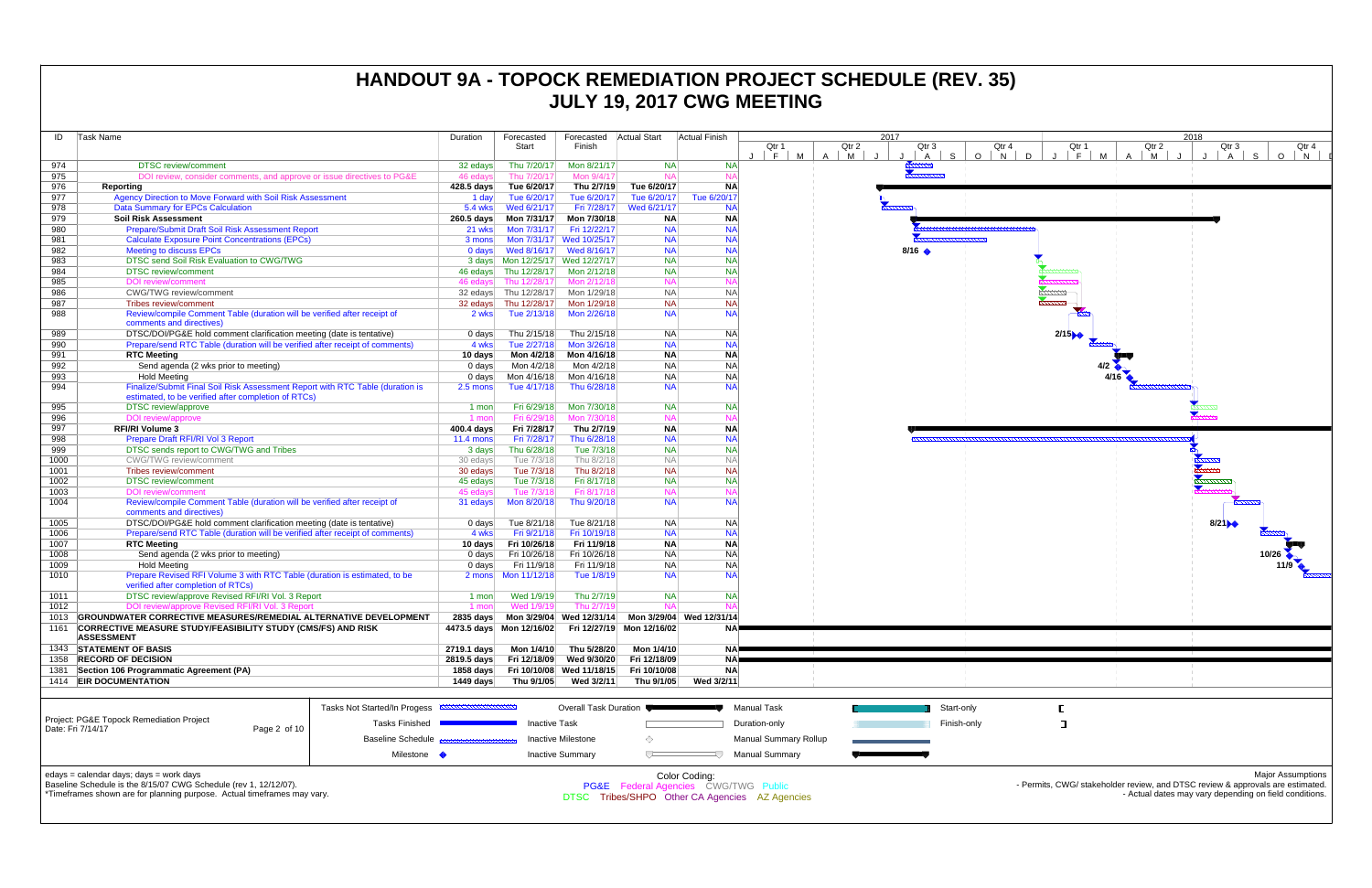| ID           | Task Name                                                                                                                                | Duration                                           | Forecasted                               | Forecasted                              | <b>Actual Start</b>                                       | Actual Finish                                                          |                                                | 2017            |                       |             |       |                      |                                                                                | 2018  |               |                          |
|--------------|------------------------------------------------------------------------------------------------------------------------------------------|----------------------------------------------------|------------------------------------------|-----------------------------------------|-----------------------------------------------------------|------------------------------------------------------------------------|------------------------------------------------|-----------------|-----------------------|-------------|-------|----------------------|--------------------------------------------------------------------------------|-------|---------------|--------------------------|
|              |                                                                                                                                          |                                                    | Start                                    | Finish                                  |                                                           |                                                                        | Qtr 1                                          | Qtr 2           | Qtr 3                 |             | Qtr 4 | Qtr 1                | Qtr 2                                                                          | Qtr 3 |               | Qtr 4                    |
| 1487         | DESIGN, PERMITTING, AND CONSTRUCTION OF GROUNDWATER REMEDY                                                                               |                                                    | 1778 days    Mon 1/31/11    Mon 11/20/17 |                                         | Mon 1/31/11                                               | NA⊫                                                                    | F <br><b>M</b><br>$\mathsf{A}$                 | $\vert$ M<br>J. | $A$ S<br>$\mathbf{J}$ | $O$ N       | D     | $F \cup$<br><b>M</b> | M<br>A                                                                         | A     | S.<br>$\circ$ | N                        |
| 1488         | Corrective Measure Implementation/Remedial Design (CMI/RD) Workplan                                                                      |                                                    | 199 days    Mon 1/31/11                  | Thu 11/3/11                             | Mon 1/31/11                                               | <b>NA</b>                                                              |                                                |                 |                       |             |       |                      |                                                                                |       |               |                          |
| 1502         | Remedial Design (Preliminary, Intermediate, and Pre-Final/Final)                                                                         | 1585 days                                          | Tue 9/20/11                              | Thu 10/12/17                            | Tue 9/20/11                                               | <b>NA</b>                                                              |                                                |                 |                       |             |       |                      |                                                                                |       |               |                          |
| 1503         | <b>Preliminary Design</b>                                                                                                                | 174 days                                           | Tue 9/20/11                              | Thu 5/17/12                             | Tue 9/20/11                                               | Thu 5/17/12                                                            |                                                |                 |                       |             |       |                      |                                                                                |       |               |                          |
| 1515         | <b>Intermediate Design</b><br>Implementation Plan for Evaluation of Alternative Freshwater Sources                                       | $501$ days                                         | Fri 5/18/12                              | Fri 4/18/14                             | Fri 5/18/12<br>Fri 11/16/12                               | Fri 4/18/14<br>Mon 6/30/14                                             |                                                |                 |                       |             |       |                      |                                                                                |       |               |                          |
| 1544<br>1583 | Field Verification of Archaeological/Historical Sites in Groundwater Remedy Footprint                                                    | 4 days                                             | 422 days Fri 11/16/12<br>Tue 9/9/14      | Mon 6/30/14<br>Fri 9/12/14              | Tue 9/9/14                                                | Fri 9/12/14                                                            |                                                |                 |                       |             |       |                      |                                                                                |       |               |                          |
| 1584         | <b>Prepare/submit Field Verification Report</b>                                                                                          | 28 days                                            |                                          | Mon 9/15/14 Wed 10/22/14                |                                                           | Mon 9/15/14 Wed 10/22/14                                               |                                                |                 |                       |             |       |                      |                                                                                |       |               |                          |
| 1585         | Survey of Archaelogical/Historical Sites in Expanded Area at Park Moabi                                                                  | 1 day                                              | Tue 12/2/14                              | Tue 12/2/14                             | Tue 12/2/14                                               | Tue 12/2/14                                                            |                                                |                 |                       |             |       |                      |                                                                                |       |               |                          |
| 1586         | Survey of Biological Resources in Expanded Area at Park Moabi                                                                            |                                                    | 3 days Wed 11/19/14                      |                                         | Fri 11/21/14 Wed 11/19/14                                 | Fri 11/21/14                                                           |                                                |                 |                       |             |       |                      |                                                                                |       |               |                          |
| 1587<br>1588 | Annual archeological monitoring and site condition assessments<br>Pre-Final/Final Design (include plan for decommissioning, removal, and |                                                    | 7 days Thu 12/11/14                      | Mon 4/7/14 Wed 11/18/15                 | Fri 12/19/14 Thu 12/11/14                                 | Fri 12/19/14<br>Mon 4/7/14 Wed 11/18/15                                |                                                |                 |                       |             |       |                      |                                                                                |       |               |                          |
|              | restoration of IM3 facility)                                                                                                             | 423 days                                           |                                          |                                         |                                                           |                                                                        |                                                |                 |                       |             |       |                      |                                                                                |       |               |                          |
| 1589         | Documents submitted in advance of 90%                                                                                                    |                                                    | 140 days Wed 4/30/14 Tue 11/11/14        |                                         | Wed 4/30/14                                               | Tue 11/11/14                                                           |                                                |                 |                       |             |       |                      |                                                                                |       |               |                          |
| 1610         | Prepare/submit Pre-Final Design Package                                                                                                  | 5.29 mons                                          | Mon 4/7/14                               | Mon 9/8/14                              | Mon 4/7/14                                                | Mon 9/8/14                                                             |                                                |                 |                       |             |       |                      |                                                                                |       |               |                          |
| 1611         | <b>DTSC forward to CWG/TWG</b>                                                                                                           | 1 day                                              | Tue 9/9/14                               | Tue 9/9/14                              | Tue 9/9/14                                                | Tue 9/9/14                                                             |                                                |                 |                       |             |       |                      |                                                                                |       |               |                          |
| 1612<br>1613 | Agencies' direction #1 on Supplemental 90%<br>Agencies' direction #2 on Supplemental 90%                                                 | 1 day<br>1 day                                     |                                          |                                         | Tue 12/23/14 Tue 12/23/14 Tue 12/23/14                    | Tue 10/21/14 Tue 10/21/14 Tue 10/21/14 Tue 10/21/14<br>Tue 12/23/14    |                                                |                 |                       |             |       |                      |                                                                                |       |               |                          |
| 1614         | Prepare/submit Supplemental Pre-Final Design Package                                                                                     |                                                    | 104.38 edays Tue 10/21/14                |                                         | Mon 2/2/15 Tue 10/21/14                                   | Mon 2/2/1                                                              |                                                |                 |                       |             |       |                      |                                                                                |       |               |                          |
| 1615         | CWG/TWG review/comment on Pre-Final Design Package                                                                                       |                                                    | 191.38 edays Wed 9/10/14                 | Fri 3/20/15                             | Wed 9/10/14                                               | Fri 3/20/1                                                             |                                                |                 |                       |             |       |                      |                                                                                |       |               |                          |
| 1616         | <b>Tribal Consultation</b>                                                                                                               |                                                    |                                          | Fri 3/20/15                             | Wed 10/8/14                                               | Fri 3/20/15                                                            |                                                |                 |                       |             |       |                      |                                                                                |       |               |                          |
| 1617         | BLM process after close of comment period                                                                                                | 11.38 $edavs$                                      | Fri 3/20/15                              | Tue 3/31/15                             | Fri 3/20/15                                               | Tue 3/31/                                                              |                                                |                 |                       |             |       |                      |                                                                                |       |               |                          |
| 1618<br>1619 | DTSC review/comment on Final Design Package<br>DOI review/comment on Final Design Package                                                |                                                    | 202.38 edays Wed 9/10/14                 | Thu 4/2/15<br>Tue 3/31/15               | Wed 9/10/14<br>Wed 9/10/14                                | Thu 4/2/15<br>Tue 3/31/                                                |                                                |                 |                       |             |       |                      |                                                                                |       |               |                          |
| 1620         | <b>Response to Comments and Comment Resolution</b>                                                                                       | 126 days                                           | Fri 4/3/15                               | Fri 9/25/15                             | Fri 4/3/15                                                | Fri 9/25/15                                                            |                                                |                 |                       |             |       |                      |                                                                                |       |               |                          |
| 1634         | DTSC issue direction on Final Design and Inputs on Final RTC Table                                                                       |                                                    | 2 days Mon 10/19/15                      |                                         | Tue 10/20/15 Mon 10/19/15                                 | Tue 10/20/1                                                            |                                                |                 |                       |             |       |                      |                                                                                |       |               |                          |
| 1635         | DOI issue direction on Final Design and Inputs on Final RTC Table                                                                        |                                                    | 2 days Mon 10/19/15                      |                                         | Tue 10/20/15 Mon 10/19/15                                 | Tue 10/20/                                                             |                                                |                 |                       |             |       |                      |                                                                                |       |               |                          |
| 1636         | <b>Prepare/submit Final Design Package</b>                                                                                               |                                                    |                                          |                                         | 1 mon Wed 10/21/15 Wed 11/18/15 Wed 10/21/15 Wed 11/18/15 |                                                                        |                                                |                 |                       |             |       |                      |                                                                                |       |               |                          |
| 1637<br>1647 | <b>Construction/Remedial Action Work Plan</b><br><b>State CEQA Evaluation</b>                                                            | 423 davs                                           |                                          | Mon 4/7/14 Wed 11/18/15                 | 655 days    Mon 4/13/15    Thu 10/12/17    Mon 4/13/15    | Mon 4/7/14 Wed 11/18/15                                                |                                                |                 |                       |             |       |                      |                                                                                |       |               |                          |
| 1648         | Notice of Preparation                                                                                                                    | 39 days                                            | Mon 4/13/15                              | Thu 6/4/15                              | Mon 4/13/15                                               | Thu 6/4/15                                                             |                                                |                 |                       |             |       |                      |                                                                                |       |               |                          |
| 1649         | <b>Scoping Meetings</b>                                                                                                                  | 21 days                                            | Tue 5/12/15                              | Tue 6/9/15                              | Tue 5/12/15                                               | Tue 6/9/15                                                             |                                                |                 |                       |             |       |                      |                                                                                |       |               |                          |
| 1650         | <b>Preparation of Draft Subsequent EIR (SEIR)</b>                                                                                        | 387 days                                           | Mon 9/7/15                               | <b>Mon 2/27/17</b>                      | <b>Mon 9/7/15</b>                                         | Mon 2/27/17                                                            |                                                |                 |                       |             |       |                      |                                                                                |       |               |                          |
| 1651         | <b>Preparation of Project Description</b>                                                                                                | 126 days                                           | Mon 9/7/15                               | Fri 2/26/16                             | Mon 9/7/15                                                | Fri 2/26/16<br>Fri 4/1/16 Mon 7/11/16                                  |                                                |                 |                       |             |       |                      |                                                                                |       |               |                          |
| 1652<br>1653 | <b>Prepare Admin Draft SEIR</b><br>2nd Admin Draft SEIR                                                                                  | 72 days<br>17.8 wks                                | Fri 4/1/16                               | Mon 7/11/16<br>Fri 6/24/16 Wed 10/26/16 |                                                           | Fri 6/24/16 Wed 10/26/16                                               |                                                |                 |                       |             |       |                      |                                                                                |       |               |                          |
| 1654         | <b>Screencheck Draft SEIR</b>                                                                                                            |                                                    | 56 days Thu 10/27/16                     |                                         | Thu 1/12/17 Thu 10/27/16                                  | Thu 1/12/17                                                            |                                                |                 |                       |             |       |                      |                                                                                |       |               |                          |
| 1655         | <b>ESA Prepare Screencheck SEIR</b>                                                                                                      |                                                    |                                          |                                         |                                                           | 3 wks Thu 10/27/16 Wed 11/16/16 Thu 10/27/16 Wed 11/16/16              |                                                |                 |                       |             |       |                      |                                                                                |       |               |                          |
| 1656         | <b>DTSC Review Screencheck SEIR</b>                                                                                                      | 2.4 wks                                            | Thu 11/17/16                             | Fri 12/2/16                             | Thu 11/17/16                                              | Fri 12/2/16                                                            |                                                |                 |                       |             |       |                      |                                                                                |       |               |                          |
| 1657<br>1658 | <b>ESA Address DTSC Comments on Screencheck SEIR</b><br><b>ESA Finalize/Print/Distribute Draft SEIR</b>                                  | 2 wks                                              | Mon 12/5/16<br>3.8 wks   Mon 12/19/16    |                                         | Fri 12/16/16 Mon 12/5/16<br>Thu 1/12/17 Mon 12/19/16      | Fri 12/16/16                                                           |                                                |                 |                       |             |       |                      |                                                                                |       |               |                          |
| 1659         | <b>Draft SEIR Public Review</b>                                                                                                          |                                                    |                                          |                                         |                                                           | Thu 1/12/17<br>33 days Thu 1/12/17 Mon 2/27/17 Thu 1/12/17 Mon 2/27/17 |                                                |                 |                       |             |       |                      |                                                                                |       |               |                          |
| 1660         | 45-day Public Review                                                                                                                     | 46.38 edays                                        | Thu $1/12/17$                            | Mon 2/27/17                             | Thu 1/12/17                                               | Mon 2/27/17                                                            |                                                |                 |                       |             |       |                      |                                                                                |       |               |                          |
| 1661         | <b>Public Meetings</b>                                                                                                                   | 2 days                                             | Tue 1/31/17                              | Wed 2/1/17                              | Tue 1/31/17                                               | Wed 2/1/17                                                             |                                                |                 |                       |             |       |                      |                                                                                |       |               |                          |
| 1662         | Final EIR, Response to Comments (RTCs), Findings, MMRP                                                                                   | 158 days                                           | Tue 3/7/17                               | Thu 10/12/17                            | Tue 3/7/17                                                | <b>NA</b>                                                              |                                                |                 |                       |             |       |                      |                                                                                |       |               |                          |
| 1663<br>1664 | Draft SEIR Comment Review and Categorization<br>ESA Prepare 1st Admin Draft Final SEIR                                                   | 3.8 wks<br>8 wks                                   | Tue 3/7/17<br>Mon 4/3/17                 | Fri 3/31/17<br>Fri 5/26/17              | Tue 3/7/17<br>Mon 4/3/17                                  | Fri 3/31/17<br>Fri 5/26/17                                             |                                                |                 |                       |             |       |                      |                                                                                |       |               |                          |
| 1665         | <b>DTSC Review 1st Admin Draft Final SEIR</b>                                                                                            | 5 wks                                              | Mon 5/29/17                              | Fri 6/30/17                             | Mon 5/29/17                                               | Fri 6/30/17                                                            |                                                |                 |                       |             |       |                      |                                                                                |       |               |                          |
| 1666         | <b>ESA Prepare 2nd Admin Draft Final SEIR</b>                                                                                            | 3 wks                                              | Mon 7/3/17                               | Fri 7/21/17                             | Mon 7/3/17                                                | Fri 7/21/17                                                            |                                                |                 |                       |             |       |                      |                                                                                |       |               |                          |
| 1667         | <b>DTSC Review 2nd Admin Draft SEIR</b>                                                                                                  | 2 wks                                              | Mon 7/24/17                              |                                         | Fri 8/4/17 Mon 7/24/17                                    | <b>NA</b>                                                              |                                                |                 |                       |             |       |                      |                                                                                |       |               |                          |
|              |                                                                                                                                          | <b>MMMMMMMMMMM</b><br>Tasks Not Started/In Progess |                                          |                                         |                                                           |                                                                        |                                                |                 |                       | Start-only  |       |                      |                                                                                |       |               |                          |
|              | Project: PG&E Topock Remediation Project                                                                                                 |                                                    |                                          | <b>Overall Task Duration</b>            |                                                           |                                                                        | Manual Task                                    |                 |                       |             |       |                      |                                                                                |       |               |                          |
|              | Date: Fri 7/14/17<br>Page 3 of 10                                                                                                        | <b>Tasks Finished</b>                              | <b>Inactive Task</b>                     |                                         |                                                           |                                                                        | Duration-only                                  |                 |                       | Finish-only |       | ा                    |                                                                                |       |               |                          |
|              |                                                                                                                                          | <b>Baseline Schedule</b>                           |                                          | Inactive Milestone                      | ◇                                                         |                                                                        | <b>Manual Summary Rollup</b>                   |                 |                       |             |       |                      |                                                                                |       |               |                          |
|              |                                                                                                                                          | Milestone •                                        |                                          | <b>Inactive Summary</b>                 | ᅮ                                                         |                                                                        | <b>Manual Summary</b>                          |                 |                       |             |       |                      |                                                                                |       |               |                          |
|              | edays = calendar days; days = work days                                                                                                  |                                                    |                                          |                                         |                                                           |                                                                        |                                                |                 |                       |             |       |                      |                                                                                |       |               | <b>Major Assumptions</b> |
|              | Baseline Schedule is the 8/15/07 CWG Schedule (rev 1, 12/12/07).                                                                         |                                                    |                                          |                                         |                                                           | Color Coding:<br><b>PG&amp;E</b> Federal Agencies CWG/TWG Public       |                                                |                 |                       |             |       |                      | - Permits, CWG/ stakeholder review, and DTSC review & approvals are estimated. |       |               |                          |
|              | *Timeframes shown are for planning purpose. Actual timeframes may vary.                                                                  |                                                    |                                          |                                         |                                                           |                                                                        | DTSC Tribes/SHPO Other CA Agencies AZ Agencies |                 |                       |             |       |                      | - Actual dates may vary depending on field conditions.                         |       |               |                          |
|              |                                                                                                                                          |                                                    |                                          |                                         |                                                           |                                                                        |                                                |                 |                       |             |       |                      |                                                                                |       |               |                          |

## **HANDOUT 9A - TOPOCK REMEDIATION PROJECT SCHEDULE (REV. 35) JULY 19, 2017 CWG MEETING**